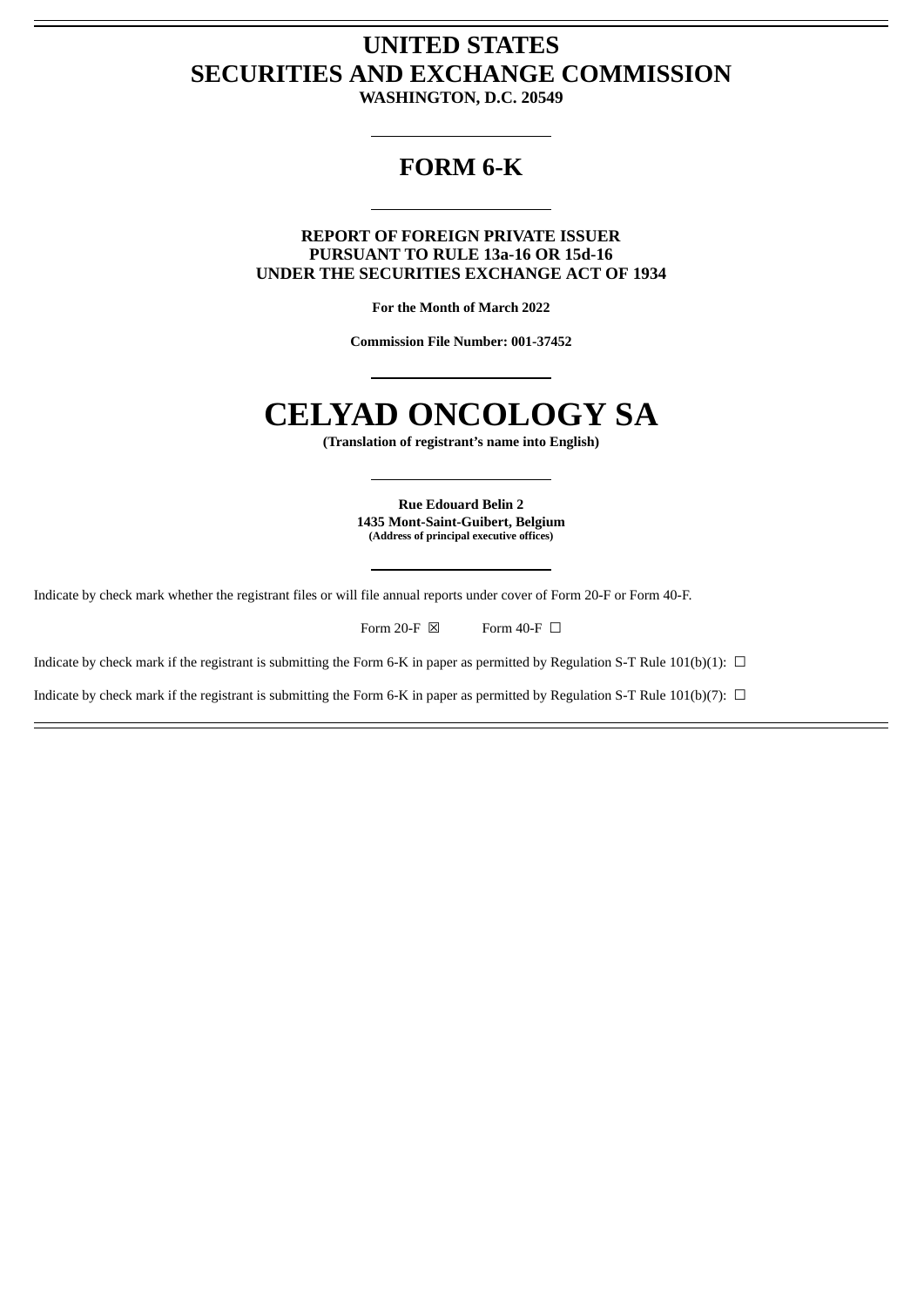#### **Celyad Oncology SA**

As previously disclosed, Celyad Oncology SA (the "Company") received reports of two fatalities in the CYAD-101-002 (KEYNOTE-B79) Phase 1b trial. On February 28, 2022, the Company announced that it was voluntarily pausing the CYAD-101-002 trial to investigate the events. On March 1, 2022, the Company was informed via e-mail communication from the U.S. Food and Drug Administration that the CYAD-101-002 trial has been placed on clinical hold due to insufficient information to assess risk to study subjects. The Company expects to receive a formal clinical hold letter by March 31, 2022.